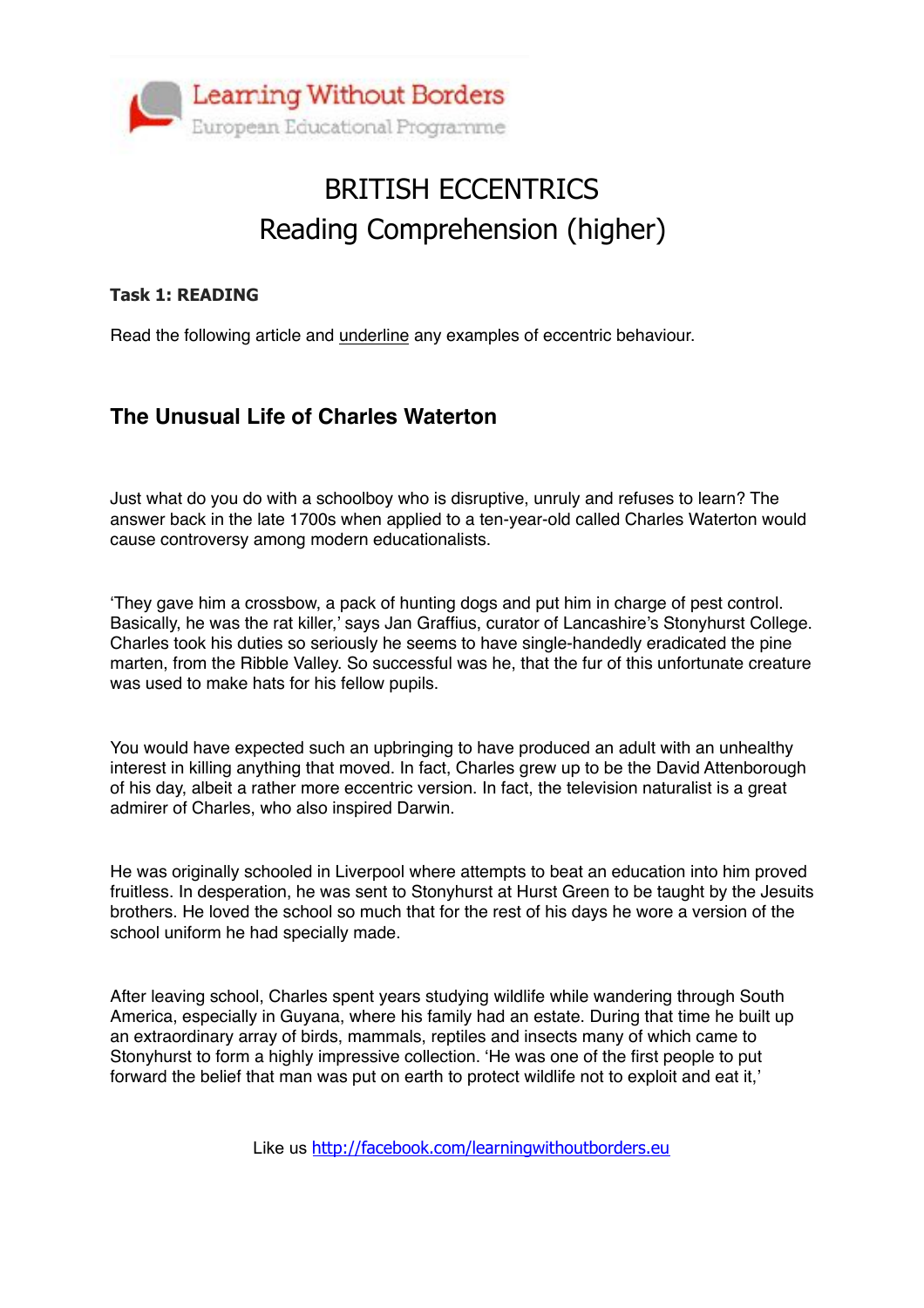

While the adult Charles built up a considerable following for his research, his strange behaviour often ruined his credibility in the scientific community. For instance,

his response to dull dinner parties was to scuttle around on all fours, barking like a dog and biting the ankles of his guests.

He also drew criticism for presenting what he claimed was a wild creature, half man, half beast. He eventually had to admit it was made from a monkey's bottom and bore a strong resemblance to a customs officer he'd argued with.

During his time in Guyana, he stunned Native Americans by dragging an 3.5m crocodile from a river and riding on its back. He refused to let them shoot it as it would spoil the creature for preservation.

The Waterton collection amounted to about 1,000 items - many still kept in the cases Charles had made for the purpose. 'Taxidermy then was very rudimentary and the results didn't look life-like,' she says. 'He devised a process using incredibly dangerous chemicals, which allowed animals to be modelled back into shape.' The results are remarkably realistic and completely hollow. They also remain dangerous and Jan has to wear protective clothing and a face mask when she works on the collection.

It's a job full of challenges for the curator. For instance, there is a tarantula which still has poisonous hairs on its back and a porcupine with razor-sharp quills.

While some regard Waterton as the first passionate ecologist it could have so different if a teacher at Stonyhurst hadn't taken him to one side on the day he was due to leave. 'We think you will be all right,' he was told. 'But you must never drink alcohol.'

He was a handful sober, once climbing up the lightning conductor above St Peter's in Rome much to the annoyance of the Pope. Just imagine what he would have been like drunk!

#### **Task 2: VOCABULARY**

What do you think the following phrases might mean? Use the context to guess if not sure. **To beat sth into sb to exploit sth to bear a resemblance to sth to drag to spoil to be sober**

Like us <http://facebook.com/learningwithoutborders.eu>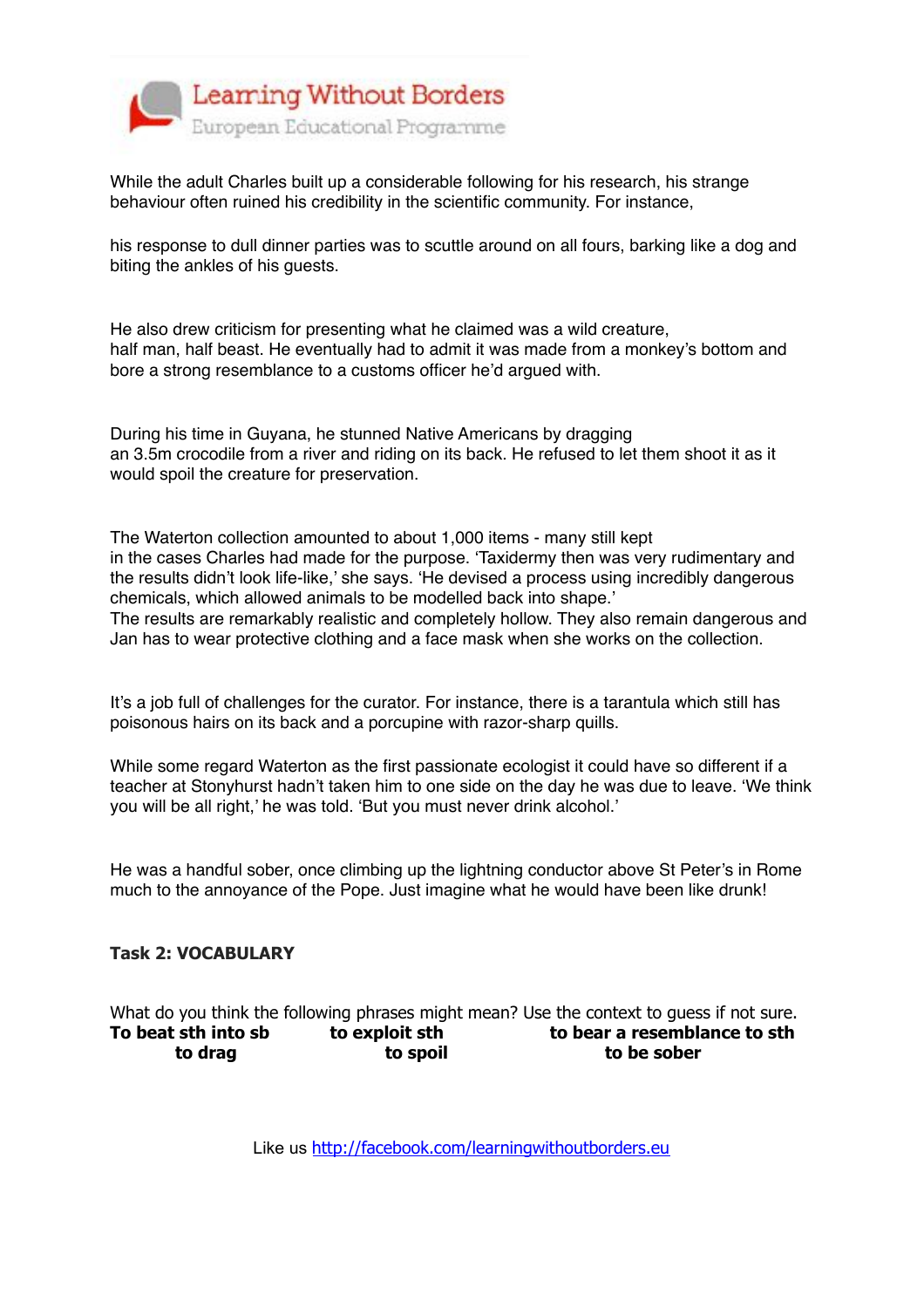

#### **Task 3: DISCUSSION**

Do you think Charles Waterton would have been so successful if he had been born today? What factors might have caused his life to be different?